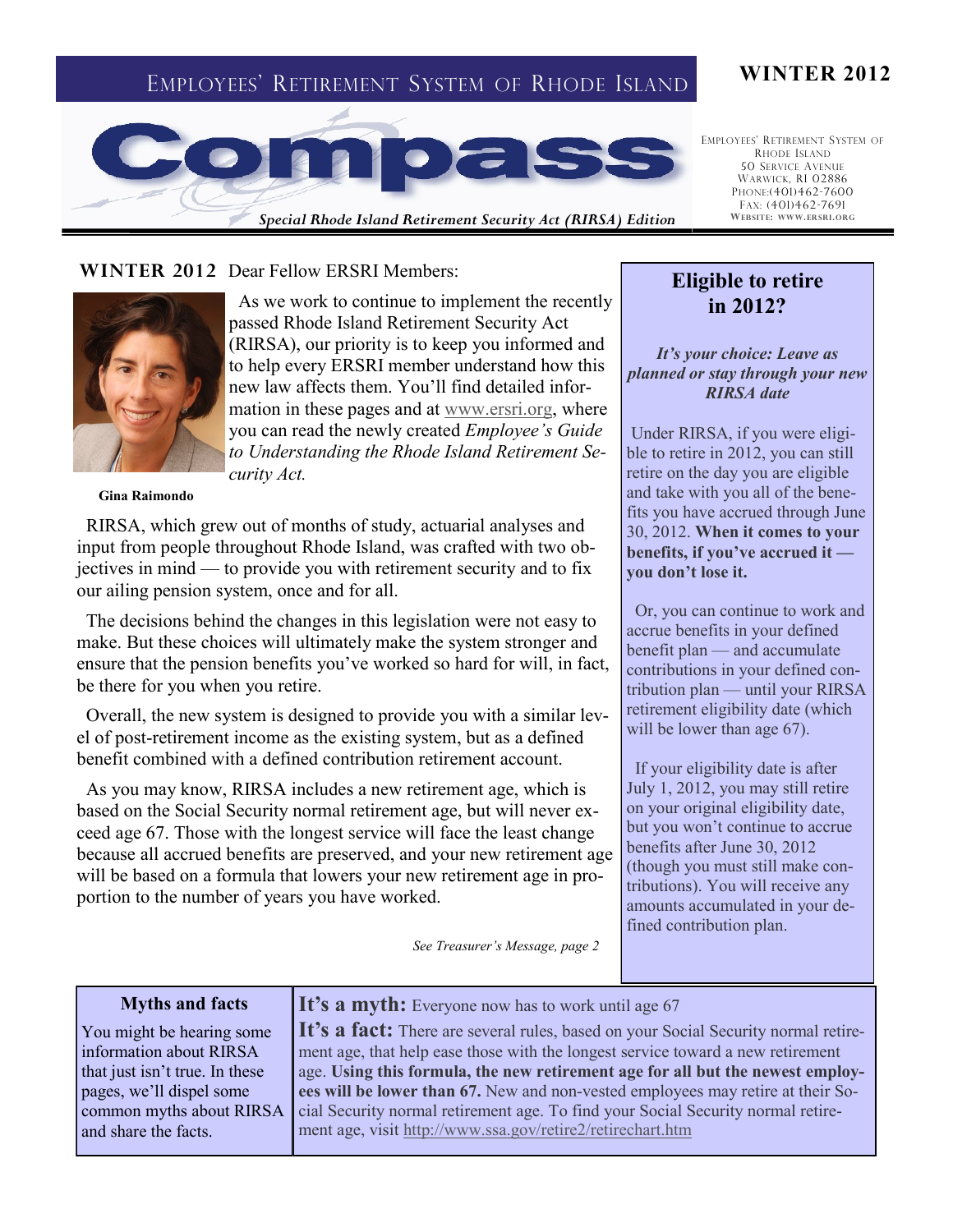# **Building a secure retirement for all employees**

 The Rhode Island Retirement Security Act of 2011 (RIRSA) created a number of changes to the pension system that impact members in important ways:

**Accrued it, keep it:** The benefits you've accrued as of June 30, 2012 are yours to keep. And if you decide to work until your new RIRSA retirement age, you will continue to accrue additional benefits.

**Similar benefit level:** RIRSA creates a system designed to provide a similar retirement income level as ERSRI members have always received, but through a new structure that combines a defined benefit pension with a defined contribution plan.

**Longest serving, least impacted.** By protecting benefits you've accrued as of June 30, 2012 and providing options to ease into a new retirement age, RIRSA ensures that those with the most time in the system face the least amount of change.

**Vesting:** As of July 1, 2012, five years of contributing service are needed to become vested in the defined benefit plan, including service prior to July 1, 2012. Under the old system, the requirement was 10 years. This change provides employees with more flexibility and provides a pension benefit for people with shorter lengths of service.

**Control:** As of July 1, 2012, most members will make contributions to both the defined benefit and the defined contribution plans. A defined contribution plan allows you to invest your contribution and take it with you when you leave. Today, if you left employment before having served 10 years, you would get no retirement benefit and no interest on your contributions. You will always be 100 percent vested in your contributions to the defined contribution plan and any investment earnings on your contributions. Additionally, your employer will make a contribution to your defined contribution plan. You will be vested in your employer's contributions once you have completed three years of contributing service — including service prior to July 1, 2012.

It's a myth: There is a 40% cap on the defined benefit amount, which means I'll lose my accrued benefits, regardless of my contributing service years.

It's a fact: There is no 40% cap on benefits. The benefits you've accrued as of June 30, 2012 won't decrease. Under RIR-SA, they're protected.

*Treasurer's Message Continued from page 1*

 Under RIRSA, there is **no incentive to leave earlier than you planned to,** and RIRSA allows you to choose when it is best for you to retire. It is important to note that everything you have earned as of June 30, 2012 is preserved, and if you decide to continue working until your new RIRSA retirement age, you will continue to accrue benefits. There are examples on the following pages to illustrate how these choices work.

### **Here are a few additional points about RIRSA and how it affects you:**

- RIRSA reduces vesting requirements from 10 years of contributing service to five years
- RIRSA helps teachers and MERS general employees who do not pay into Social Security by ensuring that the contributions to their defined contribution plan are 10 percent of salary
- RIRSA's defined contribution program lets members contribute directly to their own retirement account — which they can take with them when they leave employment.

 It's true, change can be difficult. But we are in this together. Over the coming months, please be on the lookout for online tutorials, a pension calculator to calculate your new retirement age and extended hours for counselors. Information may be found on [www.ersri.org](http://www.ersri.org) and [www.treasury.ri.gov](http://www.treasury.ri.gov) or by calling (401) 462-7600.

I thank you for your support and your feedback.

Sincerely,

Kina Rainado

Gina Raimondo General Treasurer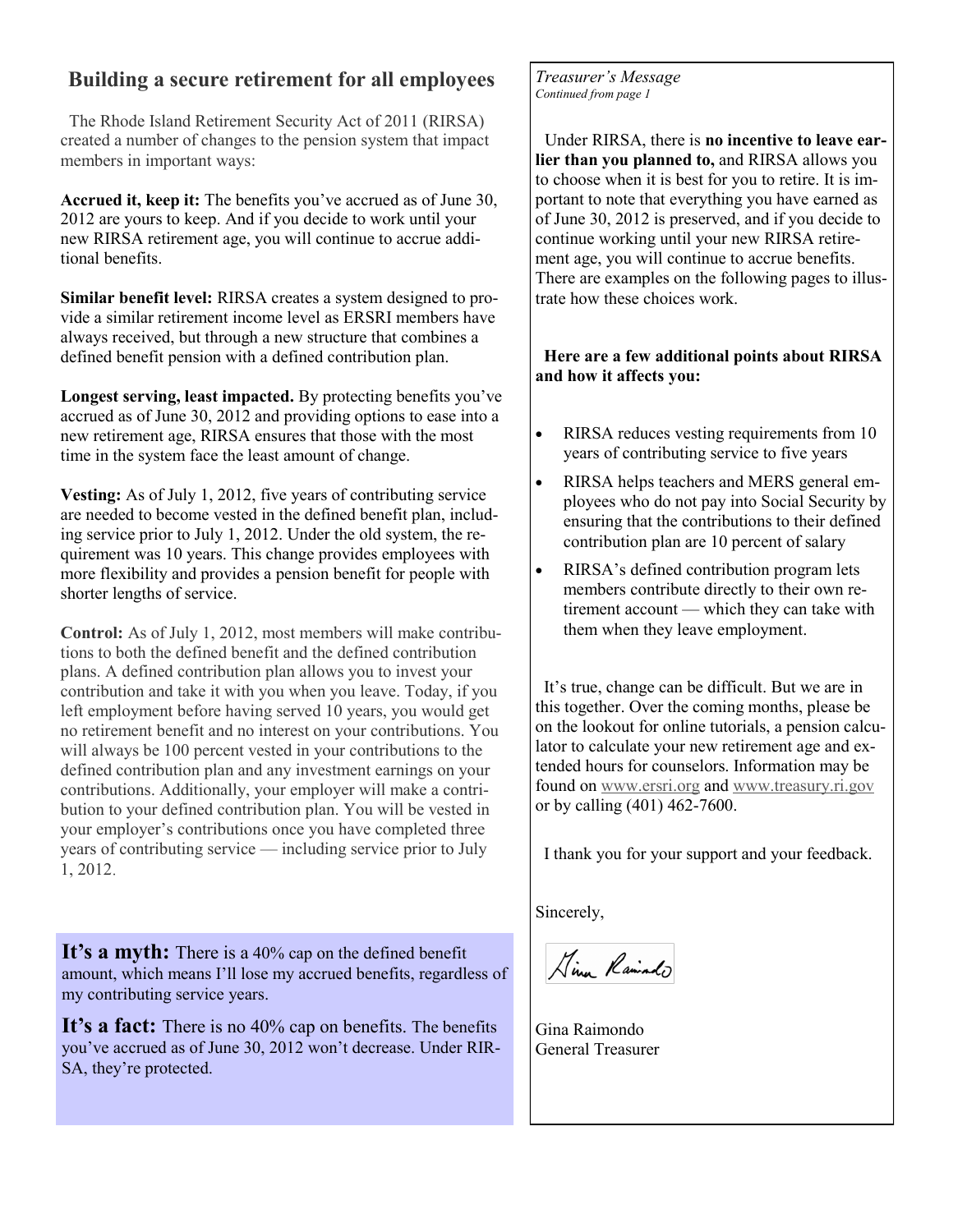# **So…when can I retire?**

 A number of factors affect your retirement eligibility, but for state employees and teachers, the most important one to know is what's commonly referred to as your "Article 7 date."

 In 2009, legislation increased the retirement age to 62 for most teachers and state employees, but Article 7 gave "credit" for any contributing service a member had as of September 30, 2009. RIRSA extended retirement eligibility to Social Security normal retirement age, but for members with at least five years of contributing service as of June 30, 2012, RIRSA takes the Article 7 date and plugs it into a math calculation that creates a new retirement eligibility date (a "proportional downward adjustment") that is lower than Social Security normal retirement age. For those members, RIRSA calculates a new retirement eligibility date, based on the service credits they've already earned.

 You can find your Article 7 date by logging into ERSRI's online system with your username and password, and clicking on the "My Account" tab. There, you'll find your estimated personal information and your schedule (the category into which you fall based on your service credit as of September 30, 2009), as well as a link to a Microsoft Excel spreadsheet that will estimate your Article 7 date for you.

## **What are 'transition rules?'**

 If you are a member with five years of contributing service as of June 30, 2012, RIRSA gives you "credit" for those years (also known as a "proportional downward adjustment"). For those closest to retirement under the current law, RIRSA has created "transition rules" to help state employees, teachers and were eligible to retire as of September 30, 2009. It MERS general employees choose how they would like to retire.

 **Rule 1:** If you have 10 or more years of service as of June 30, 2012, you may retire at your current eligibility age and receive your accrued benefit as of June 30, 2012. In that case, you won't receive any defined benefit accruals after June 30, 2012 (though you must continue to contribute), but your defined benefit pension won't be actuarially reduced (You will also receive any defined contribution amounts you accumulate after June 30, 2012).

 **Rule 2:** When you are within five years of reaching your RIRSA retirement eligibility age and have 20 or more years of contributing service, you may retire at any time. But, your pension benefit will be actuarially reduced.

 **As a third option, you may also choose to work until your new RIRSA retirement age, continue to accrue benefits and receive your full pension benefit without an actuarial reduction.** If transition rules apply to you, you may choose to retire under whichever rule is most advantageous to you. ERS-RI staff will give you the information you need to make the appropriate choice for you.

# **What is my 'Article 7' date and why does it matter?**

 Your "Article 7" date is the date at which you matters because RIRSA will give you "credit" (in technical terms, a "proportional downward adjustment") toward a new retirement date, based on your Article 7 eligibility date. Article 7 does not apply to MERS employees.

 **Note:** It's called Article 7 because the changes were enacted under H 5983Aaa, Article 7, Substitute A as amended in the 2009 legislative session.

# **We know what you're thinking: What?**

The formula used to calculate your "credit"  $-$  or, "proportional downward adjustment" — is the same formula used when the General Assembly passed pension reform legislation in 2009.

 Basically, this formula lowers your new RIRSA retirement age, based on your prior length of service.

It's a myth: I should retire now so I won't lose my benefits when the new law takes effect.

It's a fact: If you're eligible to retire, there is no reduction in your benefit if you decide to continue working beyond June 30, 2012. If you continue to work until your new RIRSA retirement age, you will continue to accrue benefits.

**RIRSA provides no incentive to retire right away. You do not lose any benefits if you continue to work until your RIRSA retirement age.**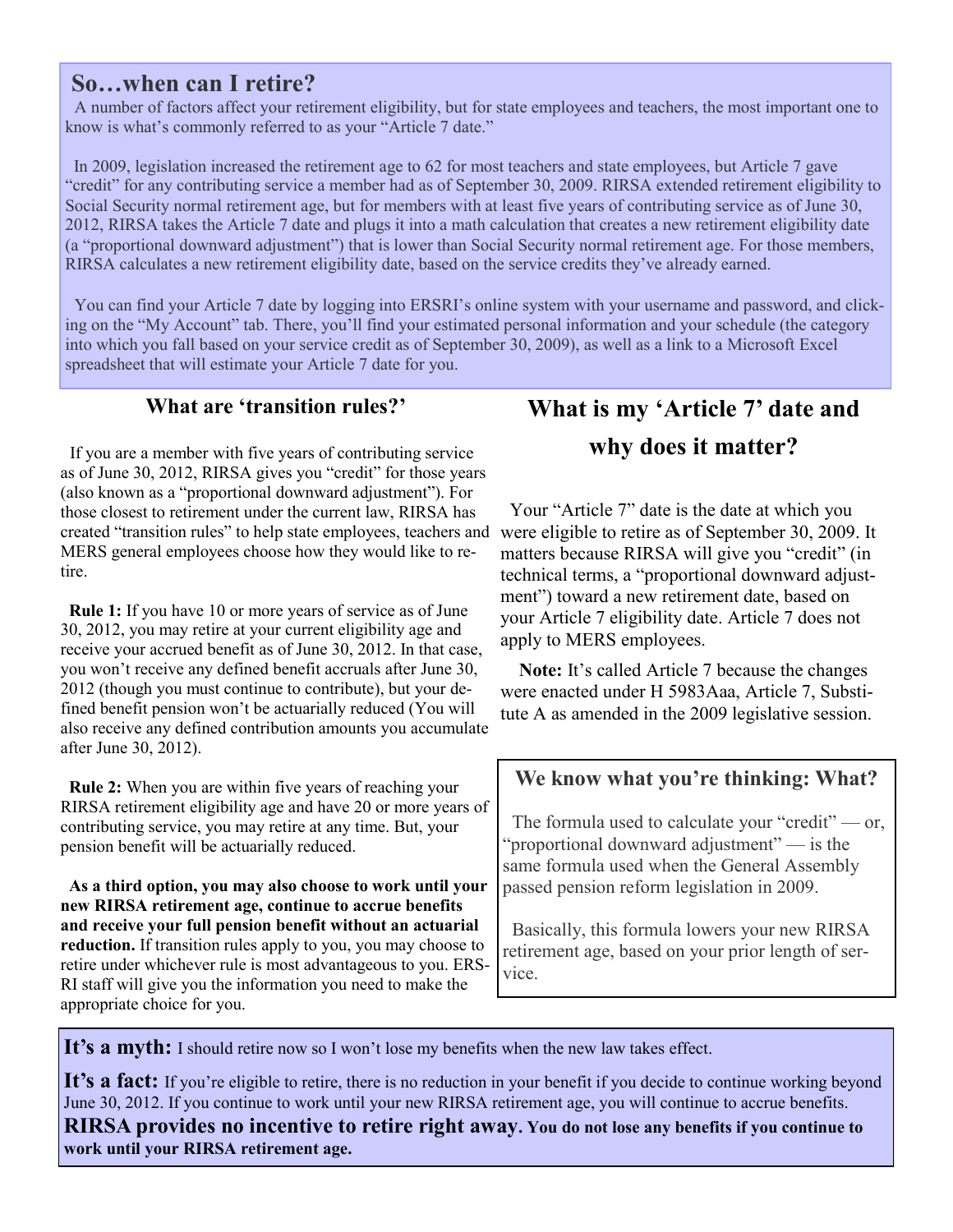### **How do 'transition rules' work?**

The following example shows how RIRSA applies "credit" (a "proportional downward adjustment") toward a new retirement age:

 *I am a teacher and as of June 30, 2012, I will be age 56, with 26 years of service and will have an accrued retirement allowance of 51.25 percent of my average salary. As of June 30, 2012, my current salary is \$75,000 and my average salary between June 30, 2007 and June 30, 2012 is \$72,115.93. My average salary between June 30, 2012 and June 30, 2017 is anticipated to be \$78,060.60 (this reflects an annual two percent salary increase). My average salary between June 30, 2013 and June 1, 2018 will be \$79,621.81 (reflects an annual increase in salary of two percent). Under the previous laws, my retirement date was approximately age 60, and under the proportionality rule of RIRSA, I could retire at approximately age 61. However, I would still like to retire at age 60. What are my options under RIRSA?* 

Under RIRSA, this member has three choices:

### **Retirement Choice One**

 Because this teacher has at least 10 years of service as of June 30, 2012, he may retire at his previous retirement age of 60. He will receive the defined benefit amount he has accrued as of June 30, 2012. In his case, that will be an annual benefit of 51.25 percent of \$72,115.93, which is \$36,959.42. He will also receive any amounts accumulated in his defined contribution account.

 By taking this option, he will not receive any additional accruals after July 1, 2012 (though he will still be required to make contributions). In addition, any increase in salary after July 1, 2012 will not be factored into calculating his final average salary.

### **Retirement Choice Two**

 Because this teacher is within five years of his retirement date as adjusted downward under RIRSA — and he has at least 20 years of service — he may retire at age 60 with an actuarially reduced retirement benefit.

 If he chooses this option, his retirement benefit will be calculated including accruals after July 1, 2012, and any salary increases after that will be included in his final average salary. In this case, his final average compensation, assuming a two percent annual increase in salary, will be approximately \$78,060.60 and his accrued benefit will be 55.25 percent, resulting in an annual defined benefit of 55.25 percent of \$78,060.60, which is \$43,128.48.

 But since he will receive his benefit one year earlier than his new retirement age, his benefit amount will be actuarially reduced by approximately nine percent, meaning he will receive a benefit of approximately \$39,246.92. He will also receive any amounts accumulated in his defined contribution account.

#### **Retirement Choice Three**

 This teacher also has a third retirement choice. He may choose to work until his new retirement age under RIRSA (61). In this case, his final average compensation, assuming a two percent annual increase in salary, will be approximately \$79,621.81 and his accrued benefit will be 56.25 percent. He will receive his full annual defined benefit of approximately \$44,787.27. He will also receive any amounts accumulated in his defined contribution account.

> *Under RIRSA, you have choices. If transition rules apply to you, you may choose what suits you best.*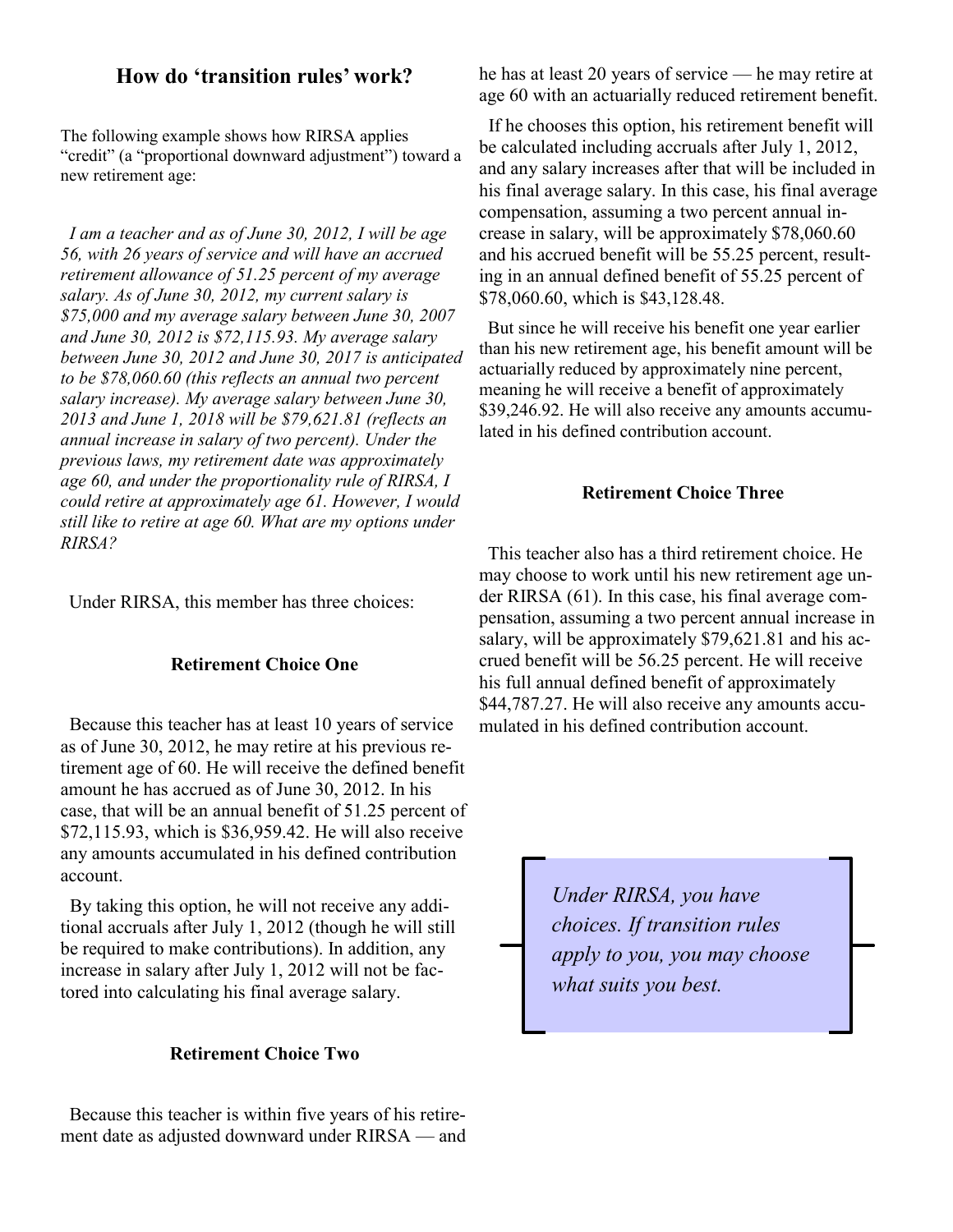# **Retirement eligibility for other employees**

 **BHDDH registered nurses:** Age 55 AND a minimum of 25 years of contributing service. If your Article 7 retirement eligibility date was prior to June 30, 2012, you may keep that eligibility date.

 **MERS police and fire:** Age 55 AND a minimum of 25 years of contributing service; may be eligible to retire earlier, depending on age and service credits under the law in effect on June 30, 2012 *(There are also new retirement age transition rules to ease public safety employees with longer service to the new retirement age of 55).*

 **Correctional officers:** Age 55 years old AND a minimum of 25 years of contributing service. If your Article 7 retirement eligibility date was prior to June 30, 2012, you may keep that eligibility date. Correctional officers who do not work for 25 years will not receive their pension benefit until they reach their Social Security normal retirement age.

 **State police:** Accrual of a retirement benefit equal to 50 percent of average compensation. Under RIR-SA, state police earn a two percent accrual rate per year of contributing service (at two percent per year, state police officers have accrued 50 percent of average compensation at 25 years).

 **Judges:** Age 65 with 20 years of contributing service OR age 70 with 15 years of contributing service.

# **Cost-of-Living Adjustments (COLA)**

 COLA payments for most retirees are scheduled to begin the month after the third anniversary of your date of retirement or when you reach your Social Security normal retirement age, whichever is later.

 RIRSA suspends the COLA for all state employees, teachers, BHDDH nurses, correctional officers, judges and state police until the plans' funding level for all groups, calculated in the aggregate, exceeds 80 percent. For MERS, COLAs for eligible employees are suspended until the funding level of the individual plan exceeds 80 percent — MERS plans are not aggregated.

 For members with a suspended COLA, an interim COLA will be calculated and awarded using the following formula at five-year intervals.

 All COLAs will be calculated and awarded based on the system's investment returns. A COLA is determined based on the plan's five-year average investment rate of return minus 5.5% and will range from zero to four percent. COLAs will be awarded only on the first \$25,000 (indexed) of a member's pension benefit. COLAs scheduled to be paid prior to July 1, 2012 will be paid.

# **Service Purchases Under RIRSA**

 Under RIRSA, service purchases made on or after July 1, 2012 — except military purchases and refunds will be calculated at full actuarial cost based on the plan's assumed rate of investment return minus one percent. Therefore, purchases made prior to July 1, 2012 may be more financially advantageous to you than those made on or after July 1, 2012. Any requests to purchase time made prior to July 1, 2012 must include valid paperwork from your employer.

 If you apply for a purchase prior to July 1, 2012, you will be purchasing benefits at the higher accrual rates in effect prior to July 1, 2012. Purchases made on or after July 1, 2012 will be at the one percent accrual rates in effect under RIRSA.

 Service credit purchases are *not* considered contributing service for meeting vesting requirements. It is important to note that your Article 7 retirement eligibility date can't be changed by a purchase. However, purchases made prior to June 30, 2012 *may* change your retirement eligibility date under RIRSA.